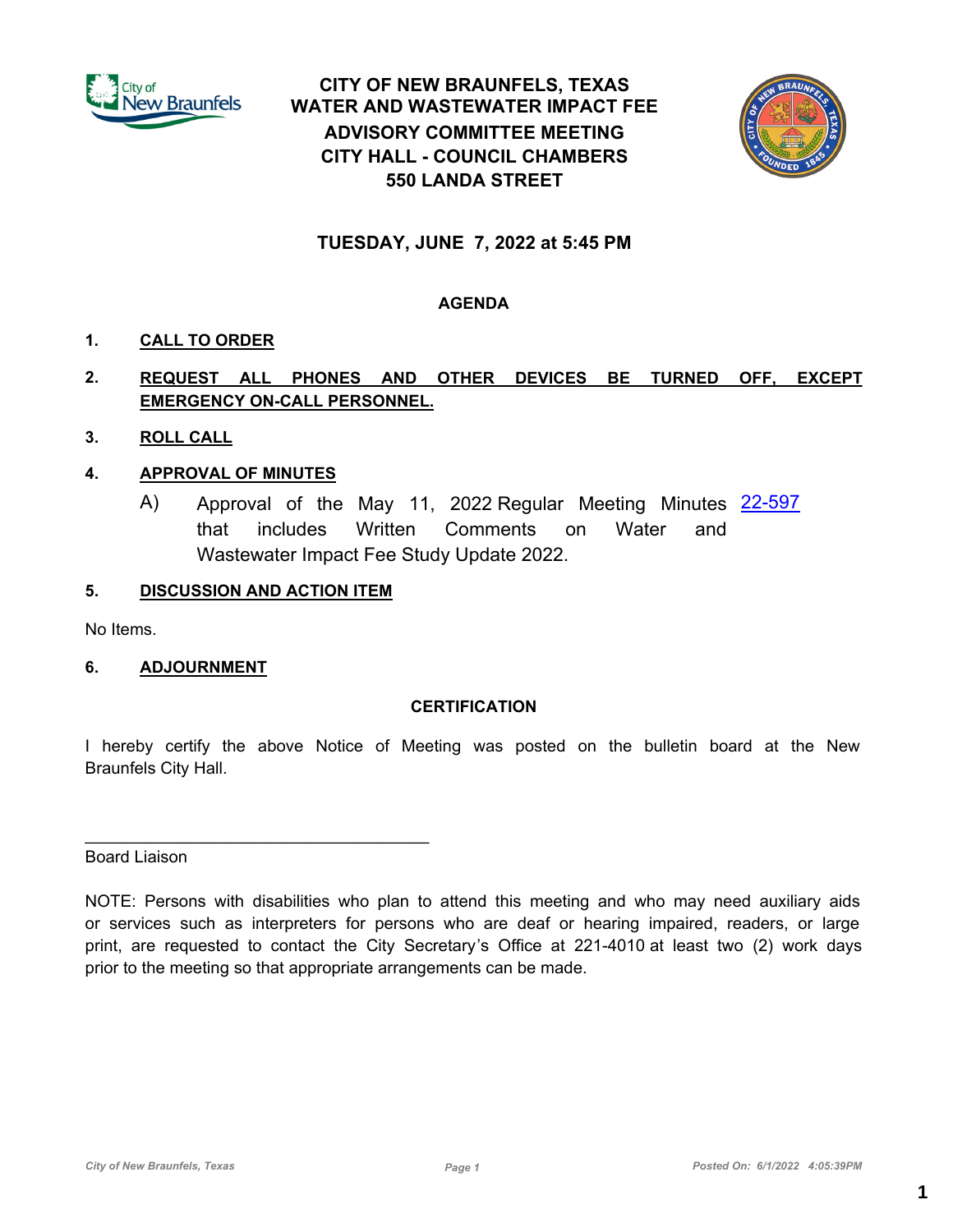

**6/7/2022**

Agenda Item No. A)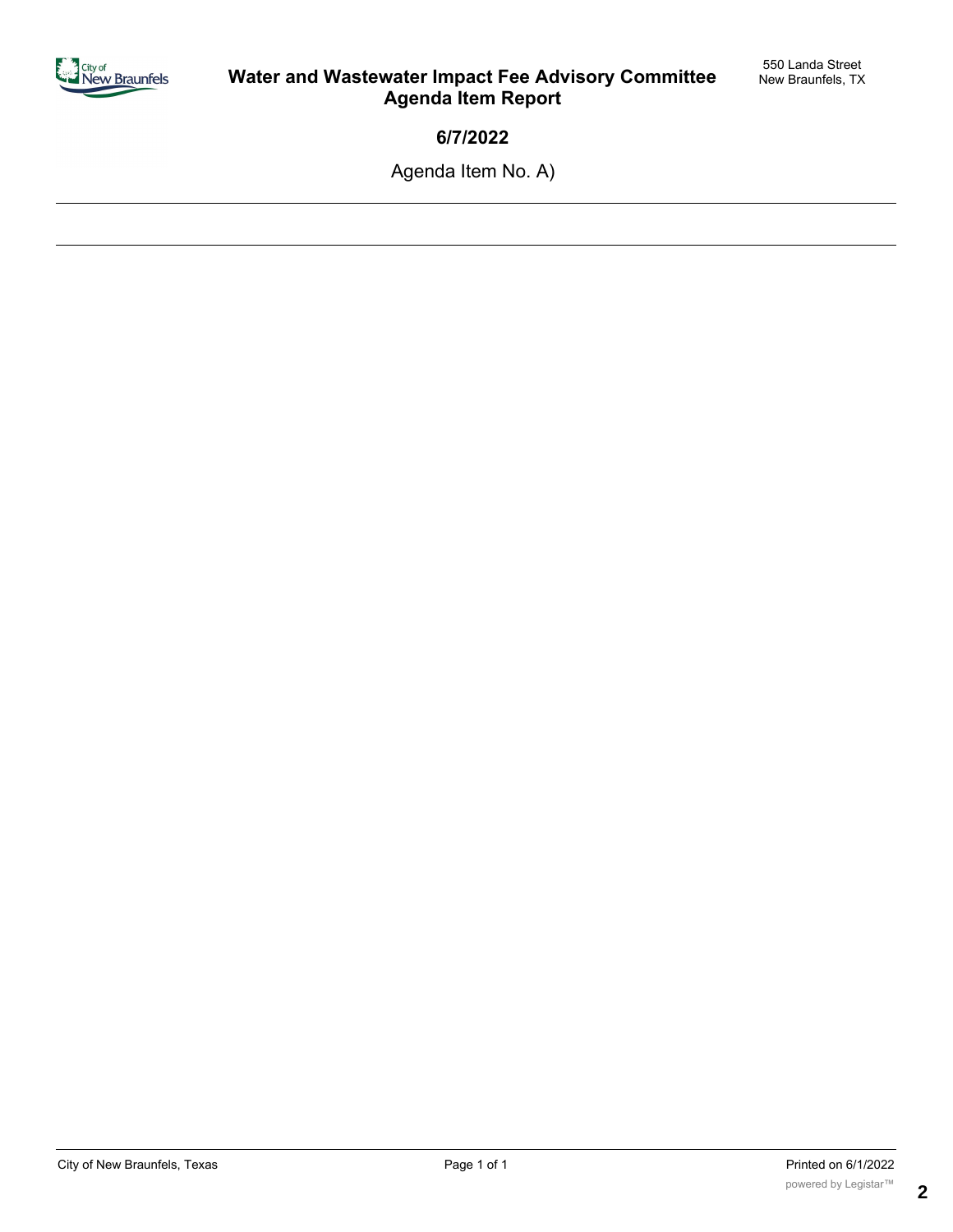# **WATER & WASTEWATER IMPACT FEE ADVISORY COMMITTEE**

**Meeting Minutes May 11, 2022**

Chair Lee Edwards Vice Chair Stanley Laskowski Ron Reaves Chad Nolte John Mathis Shaun Gibson Judith Dykes-Hoffman Ian Taylor Mayor Pro Tem Justin Meadows

### **MEMBERS ABSENT**

Creighton Tubb Jerry Sonier Kurt Anderson-Vie

### **MEMBERS PRESENT CITY STAFF PRESENT**

Christopher J. Looney, Director of Planning and Development **Services** Jean Drew, Assistant Director of Planning and Development **Services** Stacy Snell, Development Planning Division Manager Frank Onion, Assistant City Attorney Matthew Simmont, Senior Planner Maddison O'Kelley, Planner Kaitlyn Buck, Assistant Planner Colton Barker, Planning Technician

### **OTHERS PRESENT**

Laura Rivers – New Braunfels Utilities Attendee John Warren – New Braunfels Utilities Attendee Ryan Kelso – New Braunfels Utilities Attendee Dawn Schriewer – New Braunfels Utilities Attendee Ashley Zimmerman – New Braunfels Utilities Attendee Michael Short– New Braunfels Utilities Attendee Shawn Schorn – New Braunfels Utilities Attendee Wayne Peters – New Braunfels Utilities Attendee Stephanie Neises – Freese & Nichols

## **1) CALL TO ORDER**

The above meeting was called to order by Chair Edwards at 5:01p.m. in the New Braunfels Council Chambers.

### **2) REQUEST ALL PHONES AND OTHER DEVICES BE TURNED OFF, EXCEPT EMERGENCY ON-CALL PERSONNEL.**

## **3) ROLL CALL**

Roll was called and a quorum declared.

### **4) APPROVAL OF MINUTES**

Motion by Vice Chair Laskowski, seconded by Commissioner Gibson, to approve the February 1, 2022 Minutes.

### **5) DISCUSSION AND ACTION ITEM**

**A) Discussion and recommendation with any written comments to City Council regarding the New Braunfels Utilities Water and Wastewater Impact Fee Study Update 2022.** 

Member Mayor Pro Tem Meadows arrived at 5:05pm

Stephanie Nieses presented the report for the Committee.

Chairman Lee Edwards- The Maximum Allowable Water and Wastewater Impact Fees for single family homes and multifamily apartments will be a combined twenty-three thousand dollars per door.

Member NBU CEO Ian Taylor- NBU is working with the City to establish waivers for multifamily workforce housing projects. Further, the New Braunfels Economic Development Corporation can provide payment for water and wastewater impact fees for qualified projects.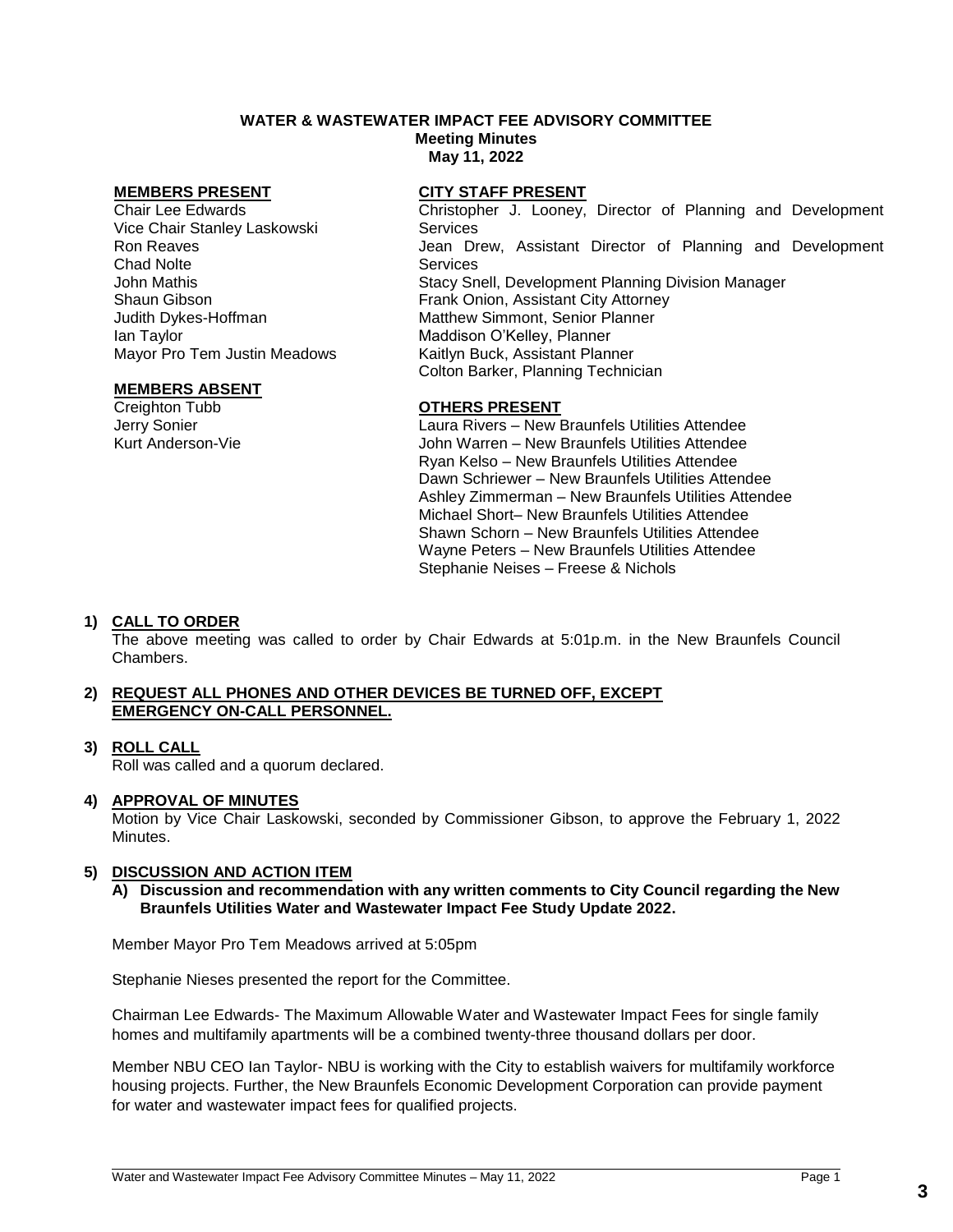Member Ron Reaves – Who makes the decision on Economic Development Corporation for impact fees payment?

Member NBU CEO Ian Taylor- Decision on reimbursement is by EDC and it does not happen often. NBU is working with the NBEDC to develop a waiver policy for abatement or credit for impact fees for future projects if the waiver is in the best interest of the community.

Member Stanley Laskowski-Balance of the bond issuance for proposed projects will be paid thorough the water and wastewater rates. Will there be substantial increase in wastewater rates?

Member NBU CEO Ian Taylor-The bonds will be paid over a thirty-year period and NBU will not necessarily have a substantial increase in wastewater rates. Some projects will not qualify for payment by impact fees per Tx. Loc. Gov. Code 395. NBU is scheduled to propose a new rate plan to City Council in Spring 2023. These proposed impact fees have the full financing cost included which is an important consideration and should have the result in keeping the revenue requirements static.

Member Stanley Laskowski- Four Hundred Fifty million dollars' worth of NBU water projects are expected to be built within the next ten years. Two Hundred Twenty-Eight million dollars' worth of these water projects are eligible for offset by impact fees currently in this period. If an impact fee water project is built under this ten-year period, then can impact fees be collected for that specific in the future outside of the ten-year period?

Freese and Nichols Representative answered affirmatively.

Chairman Lee Edwards - If a shortage of the impact fee results, then the rates charged will have to be increased to make up for the shortfall of impact fee results.

Member NBU CEO Ian Taylor- Impact fees are required to be updated at least every five years, NBU reviews these fees more frequently to ensure that the assumptions for the fees are reasonable. NBU is also required to come to this committee twice a year to provide an impact fee update report.

Member Chad Nolte – The Maximum Allowable Water Impact Fee in his opinion is too high and should be reviewed after two and half years to three years.

Member NBU CEO Ian Taylor – While the Maximum Allowable Water Impact Fee is high, the Capital Improvement Projects listed are driving the cost of the impact fee increases. The Capital Improvement Projects were reviewed by a third-party engineering firm and affirmed all the cost assumptions. The question is are the Capital Projects to be funded by rate payers or future development? NBU can come back within two to three years to look at the rates as we did in 2016 and again in 2018.

Member NBU CEO Ian Taylor – Costs of the Capital Improve Projects include two parts. One, the cost of construction plus estimated inflation. Second, the full financing amount for a 30-year period is also included in the cost of the projects for the first time in the current projection.

Member Mayor Pro Tem Justin Meadows - Supports not wanting existing ratepayers to pay for future development.

Chairman Lee Edwards – In San Antonio, the utilities there have lower impact fees. Using the maximum impact fees will drive the cost of new housing up for the new buyers. If the maximum cost of the water and wastewater impact fees are implemented for multifamily projects, developers will likely complete ongoing multifamily projects, but new multifamily projects will not be started. A likely result of implementing the maximum impact fee rate is that less impact fees will be collected because of a slowdown in growth which could be rapid.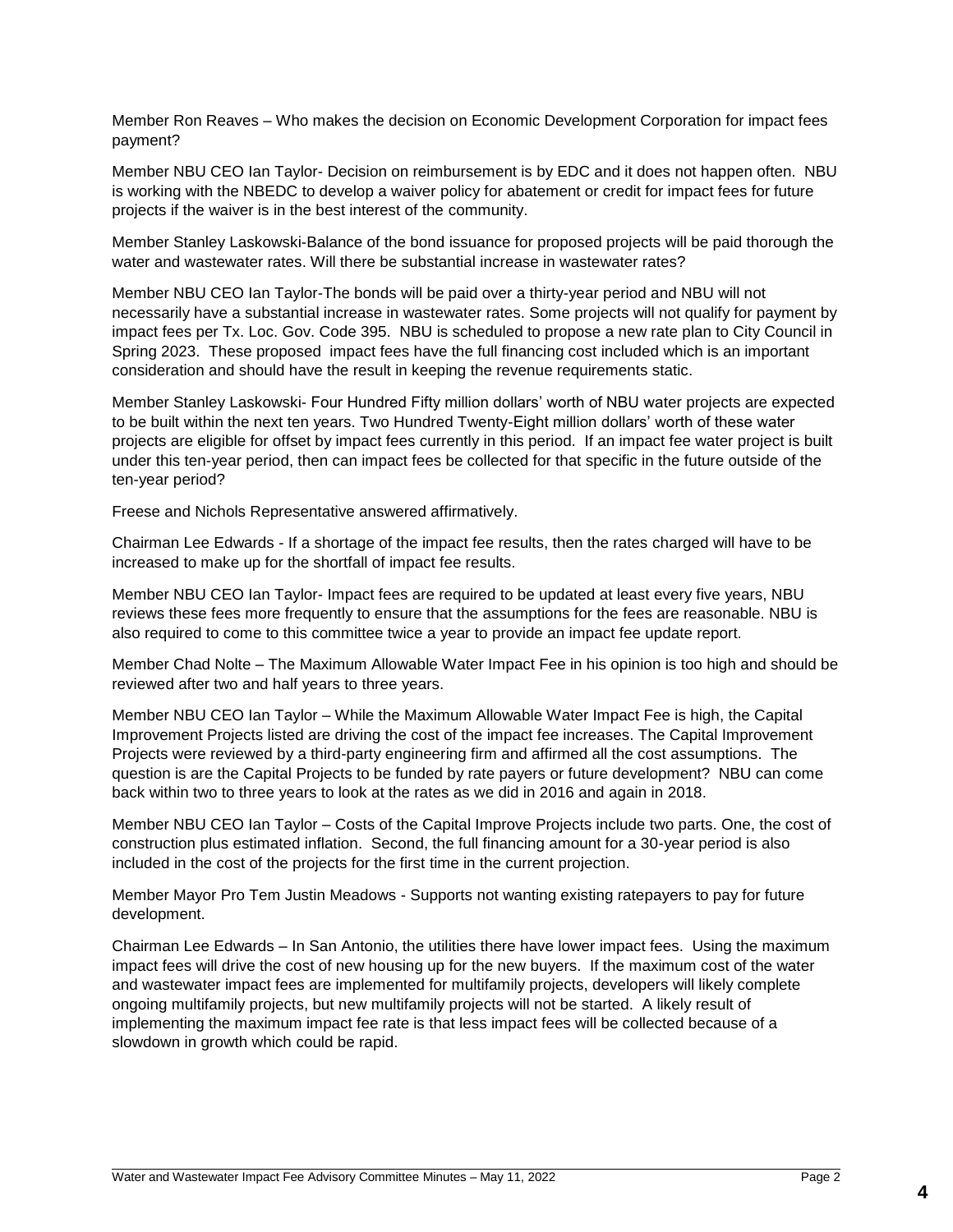Member NBU CEO Ian Taylor- The price of a home is what a willing buyer will pay and the major factor in the increase of cost is the price of undeveloped land. NBU Board of Trustees has the ability to adjust the amount assessed for water and wastewater impact fees.

Chairman Lee Edwards- Inflation is substantial and increasing in Texas contributing to rising cost of housing and needs to be considered along with an adjustment of the maximum impact fees amount at twenty-three thousand dollars per door of a housing unit and the rate will have to be adjusted downwards.

Member Mayor Pro Tem Justin Meadows – Understands there are different perspectives on impact fees. Previously, in 2018 when impact fees were raised, the warning of a growth slowdown was not realized, but growth accelerated. NBU should charge the right impact fee now to cover the projected costs. Costs are going up which in part are a result of supply and demand because buyers want to come to New Braunfels. Hard decisions need to be made now not later.

Member Stanley Laskowski – Recently reported that only twelve percent of land is available for development within the city limits.

Member NBU CEO Ian Taylor- Set forth that the NBU service area extends past the city limits.

Member John Mathis-Confirmed that impact fees apply in the NBU service area in the city's extra territorial jurisdiction.

Member Mayor Pro Tem Justin Meadows - Explained the emergence of municipal utility districts in the extraterritorial jurisdiction and the need for quality developments.

Member NBU CEO Ian Taylor- The Mayfair development, a water improvement district, is operating under a development agreement and is paying NBU for its water and wastewater service even though outside of the NBU service area. Member Taylor further explained that municipal utility districts are creating an additional demand on the area's water need and such demand is driving up the cost of water.

Member Stanley Laskowski – Recognized Ian Taylor's leadership at NBU to plan and build much needed capital projects to meet the growth of the community.

Chairman Lee Edwards - Also recognized that new capital projects are needed to meet growth demands but requests NBU to look at the complete economic landscape in making the decision on the impact fee levels.

Member NBU CEO Ian Taylor - NBU is keenly attuned to local, state, national, and world economic developments especially in the area of energy. NBU is currently developing its five-year plan. Additionally, NBU has created a Rate Advisory Committee to review rates for the different classifications of customers.

Member Mayor Pro Tem Justin Meadows - Explained that while the average house in New Braunfels is worth more than \$340,000, the average household annual income is \$72,000. Would prefer that these NBU ratepayers with less discretionary income not bear the burden of future development and that future development be weighted toward impact fees.

Chairman Lee Edwards - Explained that if future development was not forth coming, then the impact fee target would not be achieved which would cause a significant shift to the ratepayers to make up the shortfall in impact fees.

Member NBU CEO Ian Taylor – The NBU Board of Trustees is going to have to be flexible in setting percentage of the maximum allowable water and wastewater rate.

Chairman Lee Edwards- High impact fees may cause developers to go out further into the county to develop even though it will take a year longer.